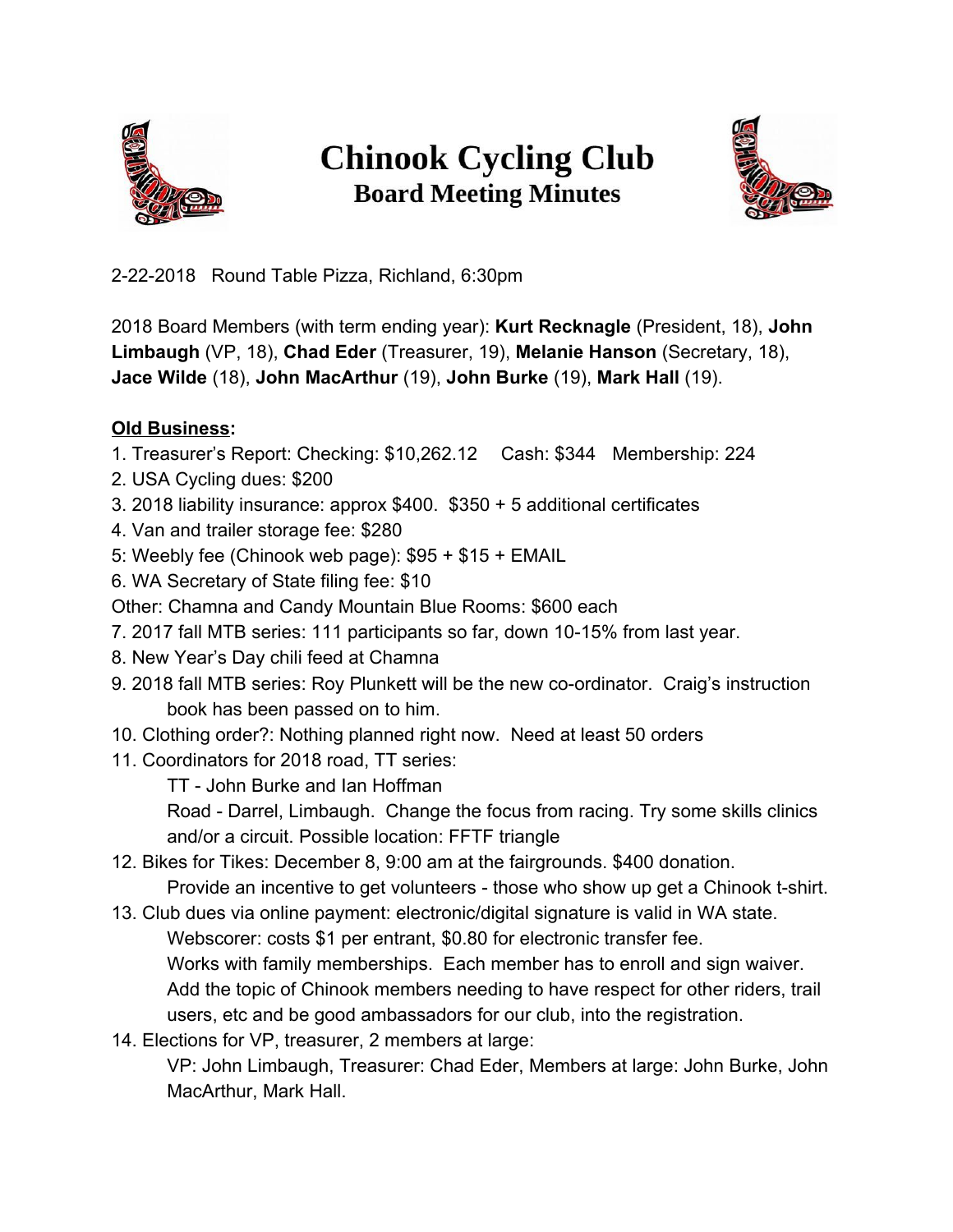15. Other: Recognition at Candy Mountain: Provide photos for their newsletter. Chinook Cycling Club not listed on their website. List of upcoming fees provided by Craig all approved to be paid. Monday/Wednesday rides: Post what the rides might entail - goals, skills, pace. Mondays - possibly a group learning ride Get "Volunteer" t-shirts next time.

## **New Business:**

- 1. Treasurer's Report: Checking: \$5717.57 Cash: \$510.00 PayPal: \$1606.58 Membership: 62
- 2. Quarterly Report: See Chad's previous email attachment of Treasurer's Report
- 3. IEC: Deb Decker presented posters, flyers to advertise this year's event. Money raised goes back into the community through Kiwanis donations. Chinook will provide the canopy/tent at an info table at the after-party. Should have flyers, info, etc about Chinook and its events. Kiwanis provides table and chairs.
- 4. Anthony Lakes: will have 2 date options to be determined (John Burke)
- 5. Fall Mountain Bike Series dates: Added to calendar Sept 22 - Badger / Oct 6 - Bennington Lake / Oct 20 - Chamna / Nov 3 - Columbia Park / Nov 17 - Echo / Dec 1 - Chamna. Add to flyers that for safety reasons, no pedal-assist bikes will be allowed.
- 6. Ideas to recruit new riders: Kurt will take action to send flyers to high schools, etc. to Increase circulation. Email electronic versions to Deb so she can post flyers at her school)
- 7. e-Bikes: Not welcome too dangerous.
- 8. Complete Streets Workshop: March 7, 9:30-2:00: purpose is to design streets to be more user-friendly for all users. Mark Hall will attend. Forward him the email.
- 9. Directors and Officers insurance: approved \$557/year for \$250,000 coverage.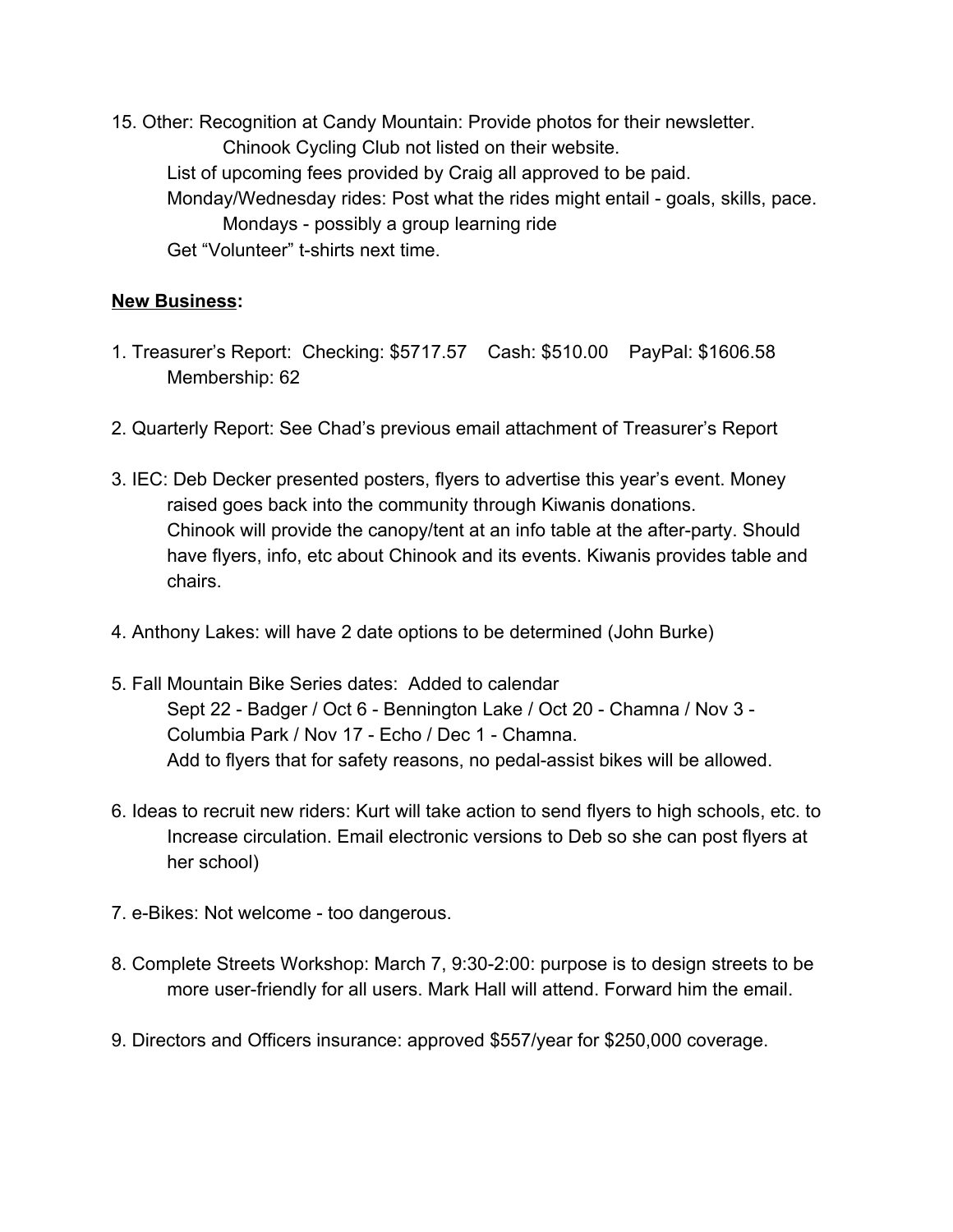10. "Why Chinook" survey: Preliminary survey of 7 people done. Chad and Alex will create a new survey on website. Create FB post and email with a link to the survey. Rank item importance or pick top 3; dislikes about the club; new areas to consider; open comments section. More advocacy for the bike community?

- 11. Sponsor coordinator: \$250 or \$500 per year. Most haven't paid for last year. Mark Hall will be the liaison with Kurt's help/contacts. Melanie will talk to Dr. Fischer.
- 12. Corporate Bylaws: rules, membership selection, duties. vs constitution: purposes, aims, philosophy. Does Tony Sako have the bylaws? Hold off editing until after results of "Why Chinook" survey are available. Make sure we are not confused with Yakima Chinook.
- 13. Weekday road rides: change meet location to Edison boat launch.

Keep Wednesdays and Saturdays for sure, starting April 4.

Bike shop sponsored rides - get ideas from them, specifically Aaron. See if other shops are interested. Find out days of the week and frequency - John Limbaugh

Change to "No rider left behind"

14.Spring Short Track MTB Thursday nights: Alex and Dan.

March 15/22/29/April 5 in Columbia Park, 6:00 or 6:30.

Ride laps for 25-30+ minutes.

Riders need to be members and sign in/check in. Alex will ensure everyone is a member.

Alex will edit the flyer and send it out. Add sponsors to flyer.

Alex working with Roy to get permits

- 15. Membership tracking: use Webscorer. Paper forms will be manually entered.
- 16. TT website update: \$416/3 years with Amazon web series. Also: allow use Webscorer; allow 5 free rides; self-time - no Strava times All of the above approved.

Also, no rides when temperature 100 degrees or above at ride time.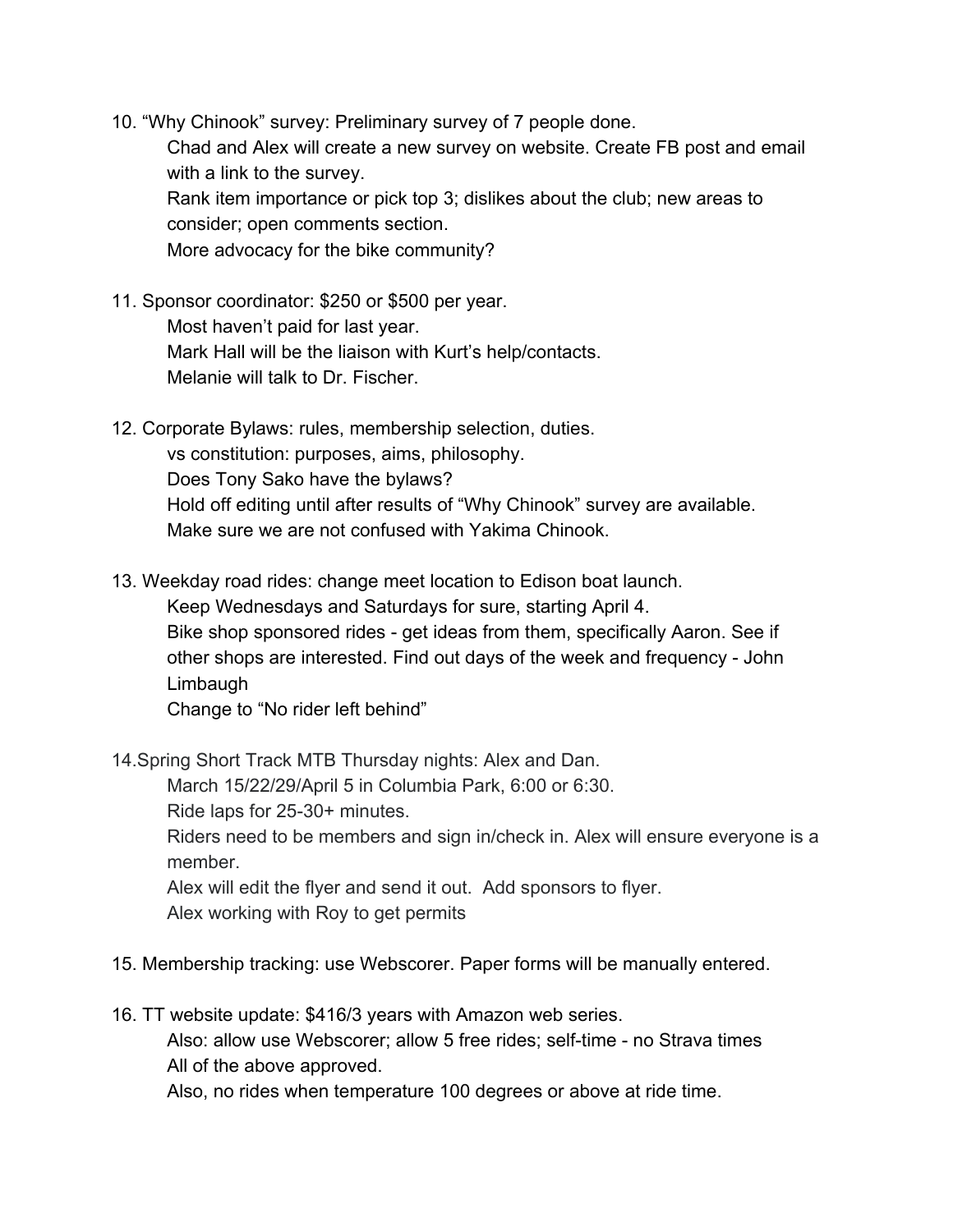Cancellation notifications will be posted ahead of time.

17. Power Meter City (Josh) - logo on sponsor section of website for 20% discount to members (partnership): vote taken and failed.

Traditional sponsorship for logo on jerseys: not now.

- 18. Inland Empire Century Deborah Decker: See #3
- 19. Spring gravel fondo: 25-30 mile loop.

Contact Easterday Farms about using their land. Aaron as a sponsor. John Burke will work on it.

20. Other:

Add all board members as Chinook email recipients. Communicate with each other before replying to anything. Bylaws - future meeting. Ask bike shops what discount is provided to members. Add logos to the website. John Limbaugh will find out more information. Tapteal trail work March 3 Clean up at State Patrol (tumbleweeds) Spring road series? Darrel? Chinook bbq sometime this spring?